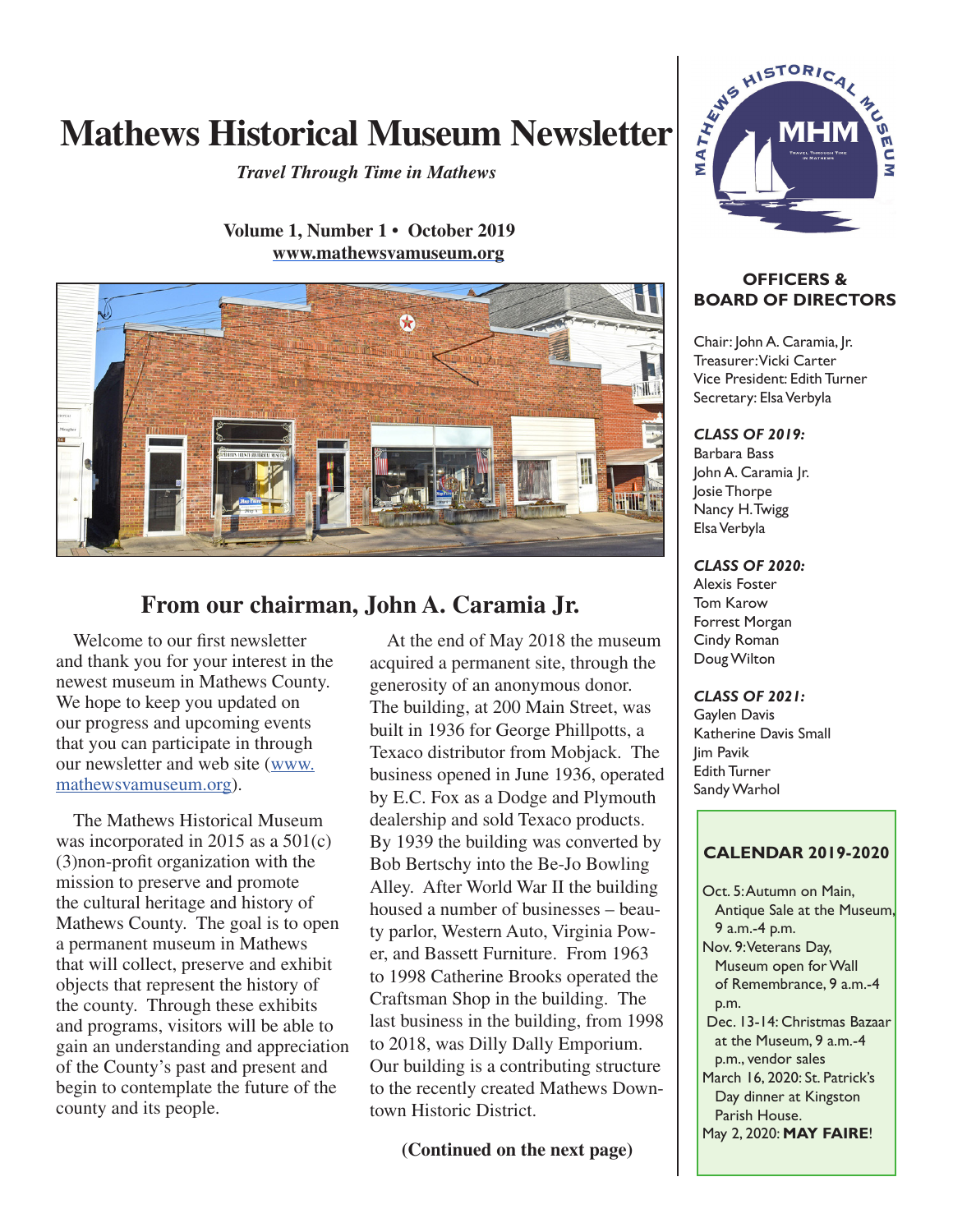#### *FROM THE CHAIRMAN* **(Continued from the prior page)**

Since moving into our building we have had a structural analysis done which pinpointed several items that need to be repaired in order to maintain the historical integrity of our structure. We are also working with Commonwealth Preservation Group to develop a preservation plan, space usage within the building, and documents to be used for a capital campaign to raise the necessary funds.

The Mathews Historical Museum's major yearly

fundraising event is May Faire held the first Saturday in May. The event celebrates Mathews County's past with a different historic theme each year. All of the proceeds from the event support the work of the museum. A wrap-up of the 2019 May Faire and our planning for 2020 are described below.

To make the Museum a reality we need your help, ideas, and participation. It you are not already a member we hope that you will consider becoming a member. If you join now your membership will not only continue for the rest of this year but will continue through 2020.

# **Mathews May Faire Committee Announces 2020 Theme, "Celebrate Our Mathews Water Heritage"**

The 2020 May Faire Committee announces the 2020 May Faire theme will be "Celebrate Our Mathews Water Heritage." May Faire supports the Mathews Historical Museum. It is our county's heritage event as laid out in the comprehensive plan. May Faire planners are dedicated to taking the lead in celebrating the county's heritage in a way that the community can enjoy with friends and family, while reflecting on our past.

#### **Schramm to Chair May Faire 2020**

Mary "Jo" Schramm, owner with her daughter Sarah of Mathews business Flowers from the Heart, has been named by the MHM Board to chair May Faire 2020—the county's fourth annual Heritage Festival. Schramm has worked with the Museum in the past year as a sponsor of the Peony Festival. "I am eager to participate in the community, and am looking forward to a highly successful event."

Growing up, Schramm and her brothers spent every summer in Mathews at their grandparents' home one lane over from where she currently lives. After spending nearly 35 years in the construction industry, "doing bookkeeping and pushing papers," she decided to move back to her Mathews roots. Just as she was eyeing retirement, the opportunity to purchase Flowers from the Heart from her cousin arose and she jumped at the chance to entertain her artistic side.

When she isn't working at the flower shop or spoiling her grandchildren, she can be found putting finishing touches on her at-home studio where she will indulge her passion for creating stained glass pieces, sterling silver jewelry or whatever she fancies.

More recently, she is spending time supporting her husband Mike Schramm's efforts in gaining a seat on the county's Board of Supervisors.

# **May Faire 2020 Committee Welcomes You!**

We are seeking volunteers for May Faire 2020 Committees. Following are the committees, along with their chairs. RSVP to mayfairemathews@gmail.com if you would like to help with May Faire 2020 or have ideas for displays at the Museum, or have items you wish to lend/share with the community.

-Administration: Josie Thorpe.

-Finance: Jim Pavik/Vicki Carter .

-Vendors/Advertisers: Barbara Bass, Cindy Roman secure vendors and advertisers; Libby

Crawford and Diana Swenson assisting.

-Day Program: Edith Turner, Nancy Twigg.

-Retail: Cindy Roman, with Elisa Provensen and Janet Clark assisting.

-Marketing/Advertising/PR: Sandy Warhol ..

-Souvenir Booklet: Elsa Verbyla.

The entire May Faire Committee and friends contribute wherever needed.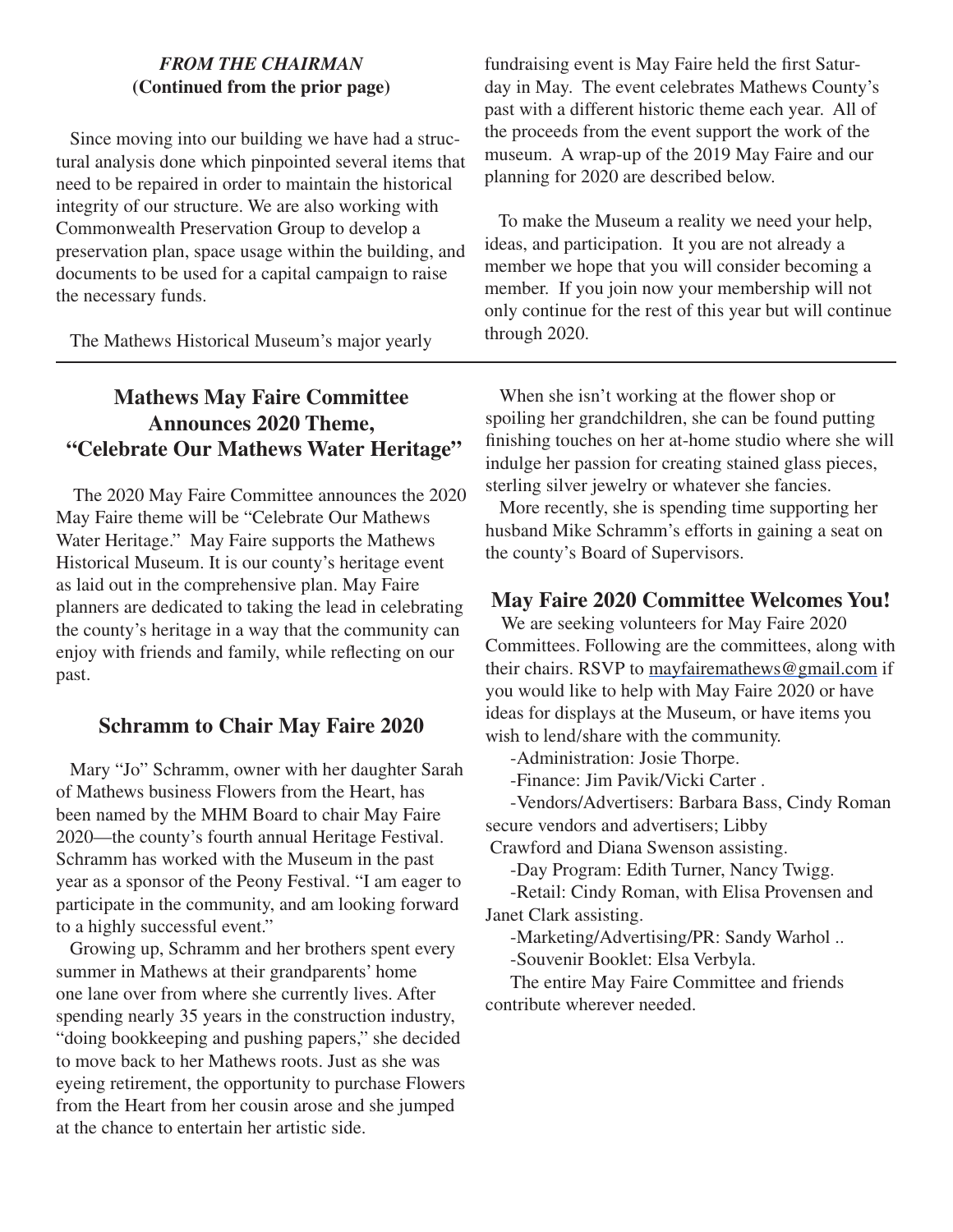

*May Faire 2019 Report*

# **Wall of Remembrance**

More than 350 visitors came to visit the new museum and view the Wall of Remembrance, which boasted over 850 photographs of Mathews residents who serve or have served in our military and in the

merchant marine. Additionally, more than 200 came to see the wall during Market Days this year.

# **May Faire Vendors Express Satisfaction**

 An unofficial poll of Main Street retail shops as well as vendors at the Farmers Market, showed a pleased group of business owners. Of the five businesses polled, all reported an increase in foot traffic. One vendor at the Farmers Market reported a five times increase in profits at May Faire. Additionally, a poll which is provided to all guest vendors on the mall, showed satisfaction with location, foot traffic, profits and a willingness to return for May Faire 2020.

# **2019 Raffle winners**

Several happy winners walked away with prizes on May 4! Raffle basket (all valued over \$400) winners were, Garden basket, Veronica Murowski; Made in Mathews basket, Melissa Thompson, Electric tools, Joey Murry, Wine basket, Suzi Maloney. John Keith Thomas won the Veteran's Quilt.

# **Video of Mathews WWII Veterans to be Available on YouTube**

As a part of May Faire, "Conversations" with our Mathews WWII veterans, was a main feature of the day, held at the historic Court House. The video was created by Mathews High School honor student, Madeleine Maggioncalda, with advice and support from teacher Jason Smith.

Participating in the "Conversations" were six of our county's WWII veterans: Arnold Ripley, Baxter Shelor, Roney Leitner, Chuck Lirette, Gloria Diggs, and Bill Walters.

The video may soon be accessed through our website at www.mathewsvamuseum.org.

# **What's a Museum Worth?**

 Key findings from a recent Conner Prairie survey show that 96% of Americans believe it is important to look at our history to inform our future. Further:

-92% of Americans think it is important that museums are fully accessible to all guests;

-91% of Americans agreed that it is important that people learn about history to build a strong foundation for the future;

-82% of Americans think it important that history museums step up to create a sense of place and community for civil discourse and greater understanding;

-84% of Americans think it is important that history museums protect the natural environment and engage guests in river and land conservation;

-79% of Americans think it is important that museums demonstrate a sustained commitment for advancing diversity, equity and inclusion;

-42% of Americans now have a higher level of curiosity in history as compared to this time last year. The generational breakouts include: Gen Z (47%), Millennials (55%) Gen X (42%), Baby Boomers (28%) and the Silent Generation (26%).

#### **Antique Sale at the Museum, October 5**

A fundraiser for the Museum will be held Saturday, October 5, 9 a.m.-4 p.m. with items donated by a Virginia estate and our friends. Come join us and be a part of history.

#### **Christmas Shops at the Museum**

Friday, December 13 and Saturday, December 14—the weekend Santa Claus comes to town! 9 a.m.-4 p.m. Friday and Saturday, the Museum will host visiting vendors from the area. Vendors are invited to set up tables in the Museum at a cost of \$25 for a table for both days. Application forms are available on our website, www. mathewsvamuseum.org. Contact cbbbbb@va.metrocast.net.